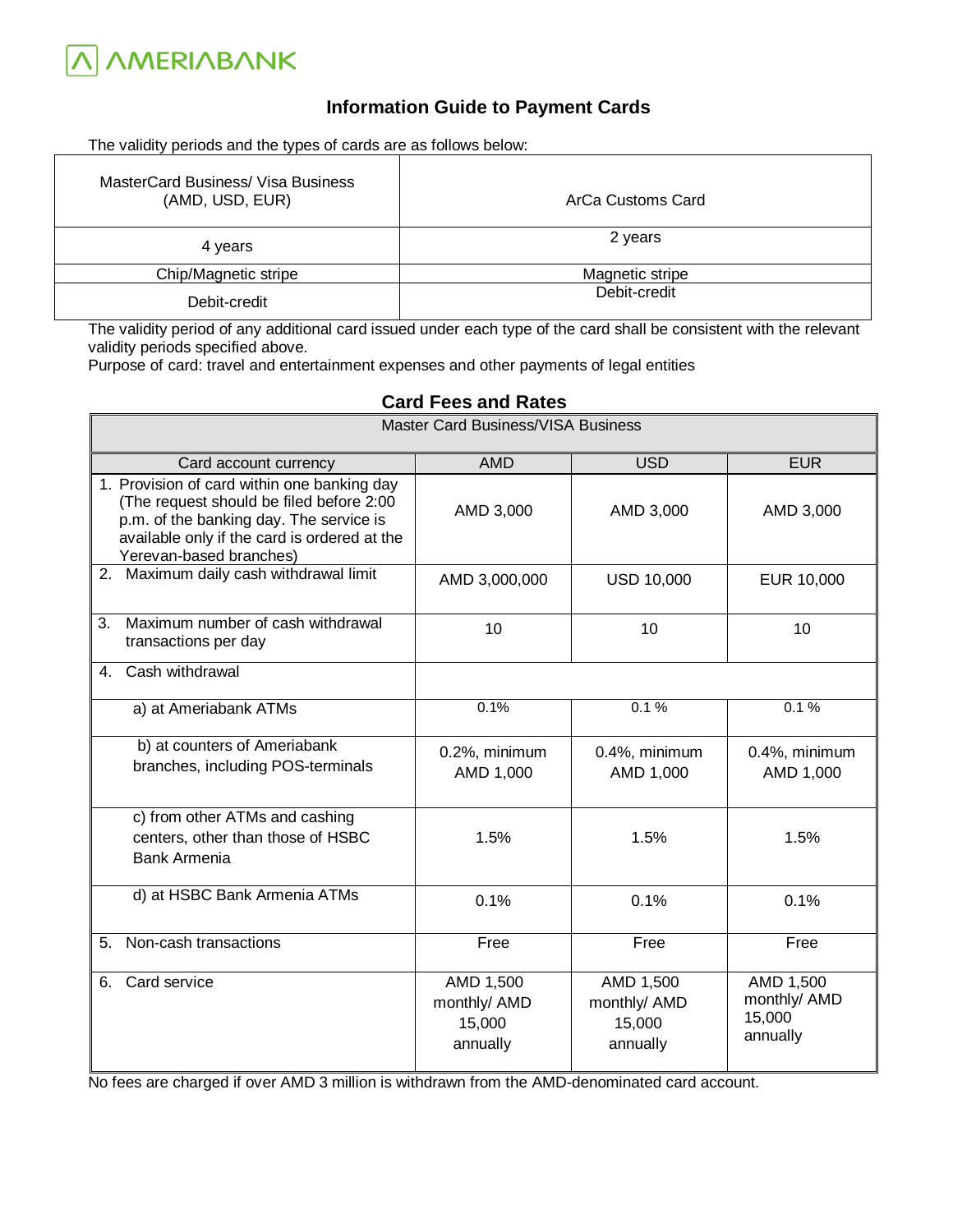- 1 You may not make the Card, OTP, PIN and password available to a third party, write the PIN or OTP on the Card or keep the PIN slip and the Card together. You should take all precautions to ensure that the Card, OTP, PIN, password and the information embossed on the Card are not readily visible or otherwise accessible to other people.
	- 1.1 Never provide (enter) your PIN while paying via Internet (online stores). If you have disclosed your PIN in an online store, immediately terminate the transaction and contact us to block the Card.
	- 1.2 When you enter your PIN-code, please make sure it is not visible to other persons and not recorded by cameras.
	- 1.3 The process of delivering the Card and PIN (unless the latter is to be generated using an OTP) will take 2 (two) business days upon your application date if the Card is delivered at the head office or any of the Yerevan-based branches, and 7 (seven) business days if the Card is provided outside Yerevan. If the Card and PIN are delivered to you by postal service, the delivery period shall depend on the terms of the postal service providers.
	- 1.4 Watch closely during the transactions you make at leisure and entertainment facilities. It is recommended that you do not entrust your Card to other persons and do not allow use of the Card out of your sight.
	- 1.5 You should sign in the designated field on the back of the Card immediately upon receiving it. Absence of signature or its mismatch shall be a legal basis for rejection of card transaction or confiscation of the Card.
	- 1.6 You solely shall bear all risks of using the Card, OTP, PIN code and password.
	- 1.7 Never write the PIN or OTP on the Card or keep the PIN record and the Card together.
	- 1.8 You should enter your PIN only if required to complete the transaction with that particular type of Card through the device you use at that time. The PIN is not required for online payments via Internet (online stores). If you use contactless stickers, there is no need to enter PIN for up to 5 payments under 10,000 AMD or foreign currency equivalent a day.
	- 1.9 When you enter your PIN-code, please make sure it is not visible to other persons and not recorded by cameras.
	- 1.10 Watch closely during the transactions you make at leisure and entertainment facilities. It is recommended that you do not entrust your Card to other persons and do not allow use of the Card out of your sight.
	- 1.11 Do not use ATMs, cashing devices and POS-terminals you find suspicious or not reliable, or devices the card readers, keyboard or cash dispensing holes of which are connected to foreign devices, conductors, adhesive tape, etc.
	- 1.12 If you pay online at the websites displaying "VBV/Secure code" logo aimed to increase security of the Card transactions over the Internet, you will have to enter a one-time password you will receive during every such transaction in an SMS sent to your mobile number available in the Bank records. We shall not be held liable if you don't receive an SMS due to any technical or other issue not related to our operations, which may result in failure of any of your transactions.
	- 1.13 To further improve the security of your card transactions, we shall be entitled to change the card transaction and/or authorization procedure by requiring identification codes (one-time passwords, etc.)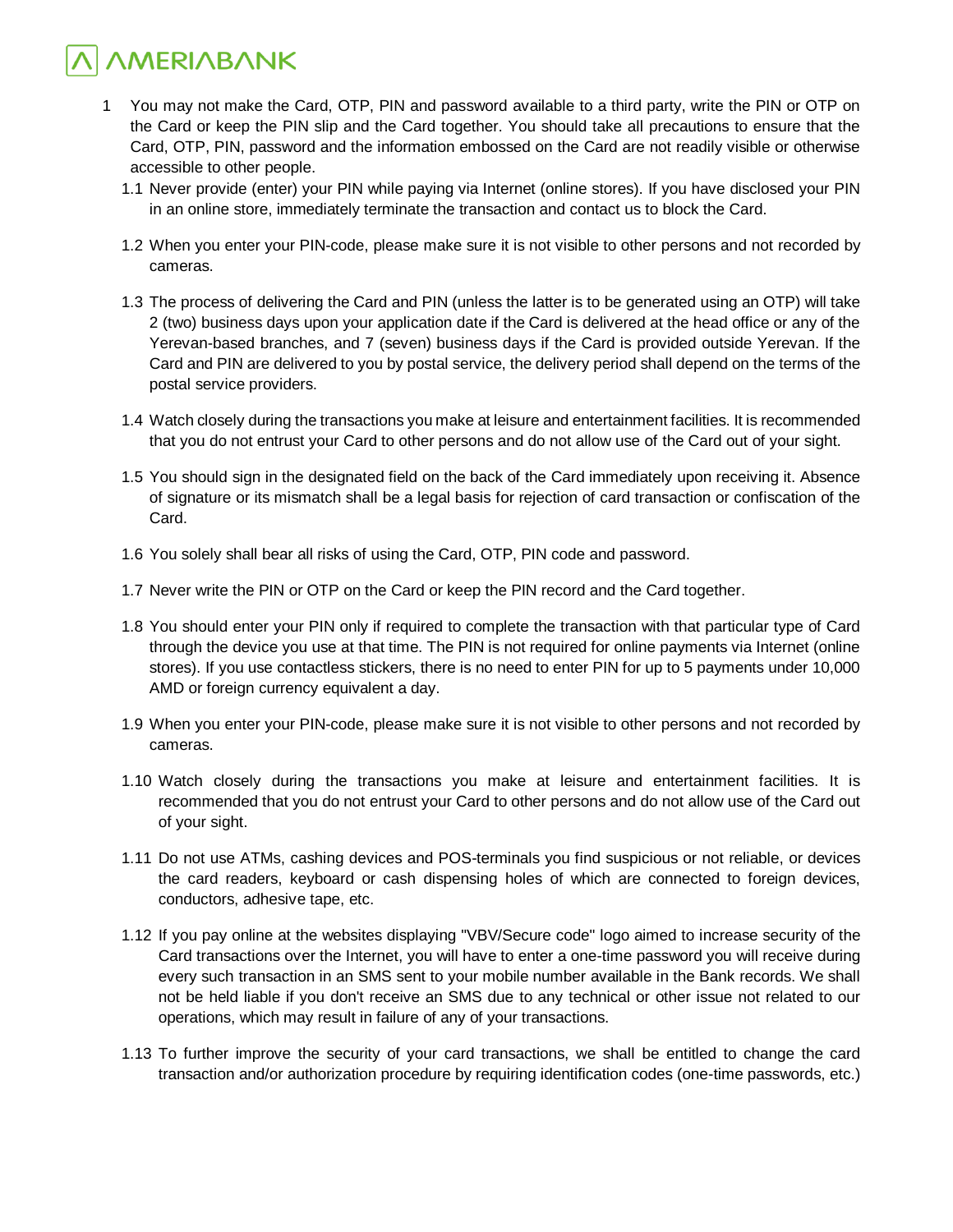which will be made available to you either by texting to your mobile number, sending to your email or through other means (token, mobile app, etc.).

- 1.14 To protect yourself against fraudulent transactions, you may at any time during the validity period of the Card set transaction limits depending on the type or geographical coverage of card transactions. The limits shall be applicable only to transactions subject to authorization and shall be effective during the period specified by you.
- 1.15 For security considerations, the Bank can prohibit or restrict card transactions in higher-risk countries.
- 1.16 To improve security of the Card, upon your request we may send you an SMS-alert each time you perform a card transaction. The service is subject to the Bank fees. SMS-alerts are aimed to boost your chances of preventing fraudulent use of the Card. The Cardholders receive SMS-alerts about all transactions and can immediately report to the Bank any suspicions of fraud thus preventing further illegal use of the Card.
- 1.17 Upon receipt of an SMS on card transaction you should check the transaction amount and status (executed, rejected, etc.). If you suspect fraud, promptly contact the Bank to block the Card.
- 1.18 You are required to inform the Bank promptly about any change in your mobile phone number available in our records if you have enrolled for an SMS-notification service or if you access other Bank services (including USSD service) via your mobile phone. Hereby you agree that if your information becomes known to third parties through you failing to inform us about changes in your phone number, such action shall not be considered disclosure of banking secrecy. The Bank shall not be held liable if the information stored on your mobile device or obtained via it has become known to other people due to access to your phone.
- 1.19 We shall not be held liable for any damage or loss you may suffer due to Card Transactions resulting in breach of the rules and requirements herein contained, or use, provision or disclosure of the Card, OTP, PIN, password or information embossed on the Card (Card number, CVV/CVC, validity date) to the third parties.
- 1.20 After three consecutive incorrect entries of the PIN the Card will be blocked and/or swallowed by the ATM.
- 1.21 We may suspend your card transactions (block the Card) at our sole discretion in any of the cases below:

a. we have information or good reason to believe that the card transaction is not authentic or the Card is being misused

- b. you have outstanding liabilities to us
- c. in other cases defined in the General Terms and Conditions of the Bank
- 1.22 After three consecutive incorrect entries of the PIN the Card will be blocked and/or swallowed by the ATM. The Card may be swallowed by the ATM if you don't take it within 20 (twenty) seconds after it pops out, as well as if there are technical problems with the ATM or if the Card is damaged.
- 1.23 If the ATM does not return the Card after the transaction, but the ATM screen and the receipt do not display the seizure notice, you should immediately call us and make sure that the Card has been blocked. Otherwise the Card should be immediately blocked.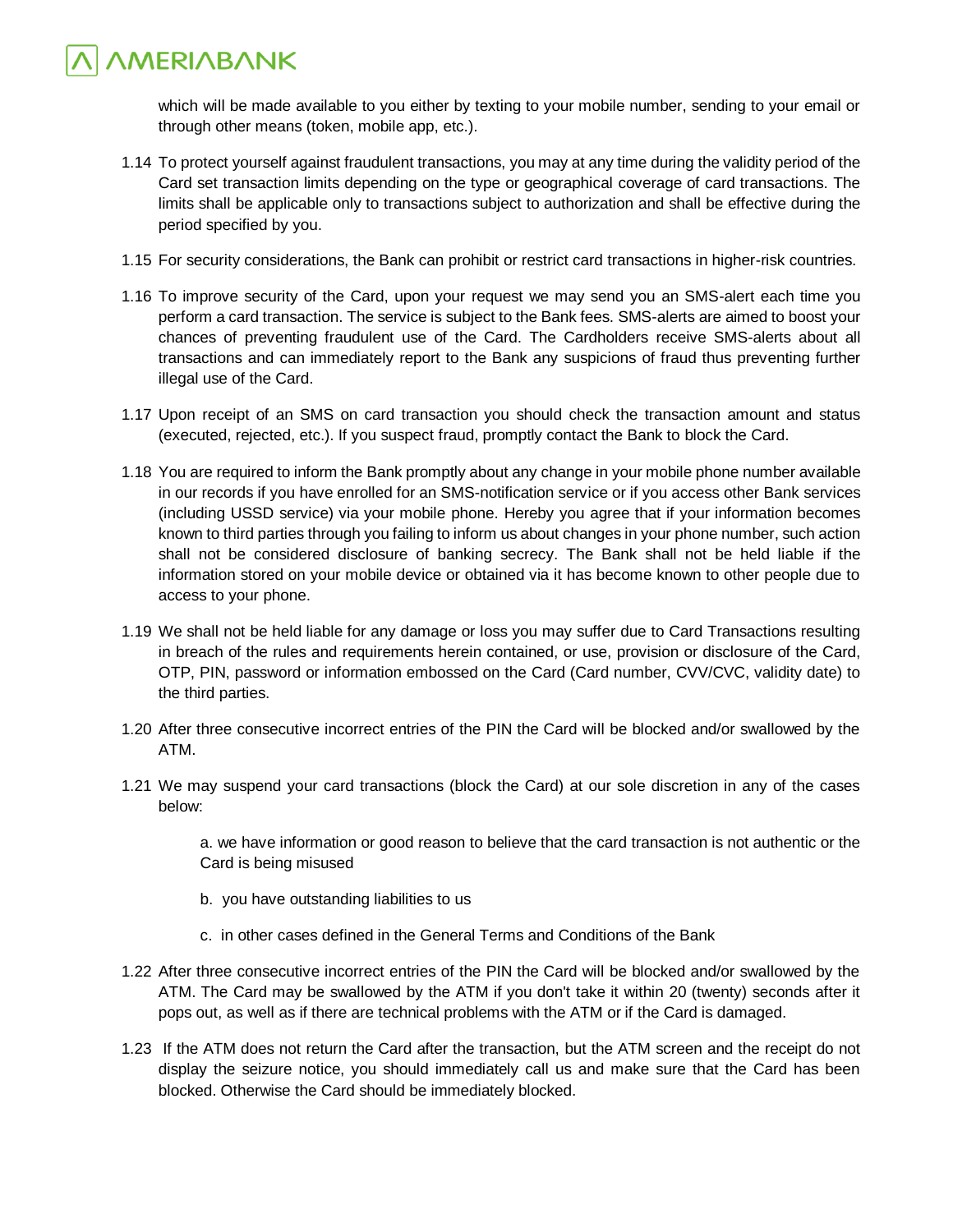- 1.24 The blocked Card shall be unblocked by us on the same business day when we receive your written request to do so, unless otherwise envisaged under these Terms and Conditions and the General Terms and Conditions of the Bank. If the Card had been blocked at the initiative of the Bank, we shall lift the block on the same day when the reasons for Card blocking are discharged, unless otherwise envisaged under these Terms and Conditions and the General Terms and Conditions of the Bank.
- 1.25 You may make all Card-related settings by yourself (via self-service devices or other distant banking channels (SMS, USSD, online/mobile banking)), which shall be considered your written instruction to the Bank and to the payment organization servicing your card.
- 1.26 If the decision on charge-back request is positive (the amount is subject to refund) the Contact person shall notify you about it in 1 (one) business day and the process will end.
- 1.27 If at the time of receiving the chargback request offset of the amount was not performed, the status of the transaction should also be checked within the respective period. The Contact person shall inform you about the status of the transaction and further procedure, and if the transaction has not been performed (offset of the amount was not performed within the respective period) the process will end. If the decision on charge-back request is negative and it turns out that the transaction has been executed by the client or due to the client's negligence the Operations Service shall charge the fee defined by the Bank's tariffs to your account in 1 (one) business day.
- 1.28 If you have any objections or disagreement with regard to the card transactions, you may file a chargeback application with us not later than within 30 (thirty) days following receipt of the Statement. You should enclose supporting documents together with the application and any other information we may reasonably request.
- 1.29 You may also file a chargeback application if the transaction you made at the merchant has been canceled but the merchant failed to return the amount of the canceled transactions within the set period or within the terms below:
	- a) 10 days upon transaction cancellation if the transaction was made in Armenia
	- b) 30 days if the transaction was made in other countries
- 1.30 We shall not be liable for your card transactions, however, we'll use our best efforts to help you in resolving the issue. Failure to resolve the issue shall not release you from your liabilities to the Bank.
- 1.31 Disputing of transactions made at merchants shall not be considered a complaint or a claim against the Bank and our actions shall be limited to intermediation and facilitation only.
- 1.32 If the investigation shows that you did make the disputed transaction or the transaction is a result of breach of Card rules, you will be charged a fee pursuant to the Bank Tariffs.
- 1.33 We will respond to your chargeback application within the following terms:

a) 40 (forty) days upon receipt of the application if the transaction was made via ArCa payment system

b) 60 (sixty) days upon receipt of the application if the transaction was made via international payment systems

c) 10 (ten) business days upon receipt of the application for cash withdrawal or cash deposit transactions via our ATMs (if the ATM hasn't dispensed the cash, but the amount was debited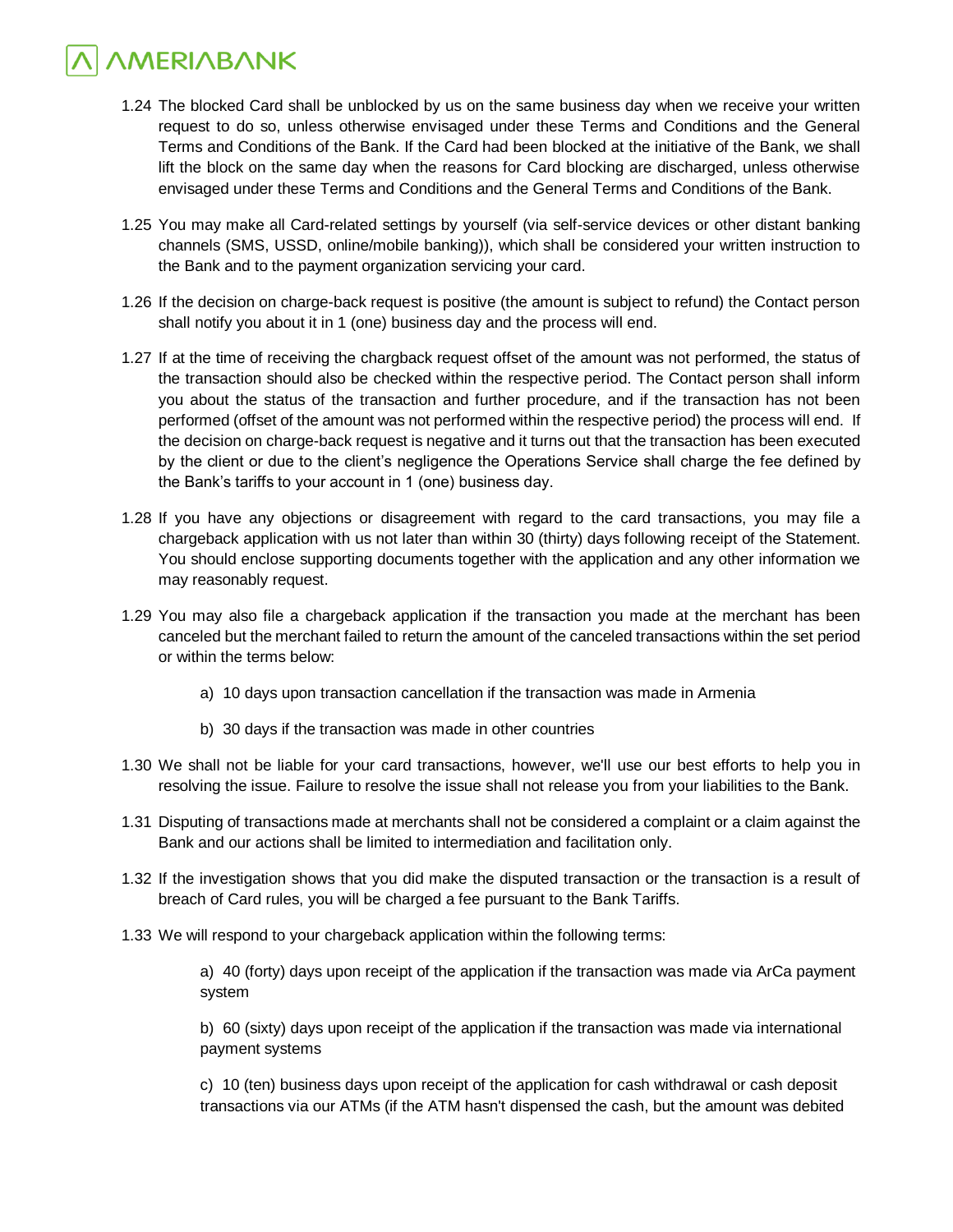to your account; or you have loaded cash into your Card but the amount was not credited to your account)

- 1.34 To the extent permitted by law, we shall not be held liable for any direct or indirect losses you may incur through failure or malfunctioning of ATMs, POS-terminals or merchants unless the following conditions are in place at the same time:
	- a) The Bank is at fault.
	- b) Failure or malfunctioning occurred during working hours of the Bank.

c) You have visited the head office or any branch of the Bank to withdraw cash available on the Card but were refused the service.

- 1.35 In any case, our liability shall be limited to the actual (direct) loss caused to you.
- 1.36 The Bank shall not be liable for any losses and damages you may incur due to interrupted or late activation of the amount on your Card Account. In particular, in the event of technical issues or on the first business day of each month it might take longer than the defined term to activate transaction amounts on your account.
- 1.37 If your card is lost/stolen and/or retained by the ATM of the issuer bank or some other bank, the employee of the Contact Center shall call you to notify about the retained card, its location and shall request you to specify the preferable place of receiving it. The retained card shall be returned in 3 business days following the day of its collection by the servicing departments (3 attempts to the call the client). To receive the retained Card back, please contact the Bank. The retained Card shall be returned to you within the following terms:

a) 2 (two) business days if the ATM is on the premises of our head office or any of the Yerevanbased branches

b) 4 (four) business days if the ATM is situated in any town where the Bank has a branch

c) 10 (ten) business days if the ATM is situated in any other town or place in the RAwhere the Bank doesn't have a branch

d) If your Card has been retained by the ATM of another bank, we will return it to you on the day we receive the Card from the respective bank.

- 1.38 After expiry of the Card validity term the Card shall be reissued by us subject to then-current tariffs and terms of the Bank unless you notify us in writing about your intention to terminate the Card at least 10 (ten) days prior to the expiry date, or your Card has been blocked, or you have outstanding liabilities to the Bank deriving from the use of the Card, or we have decided not to reissue the Card.
- 1.39 When making online payments, etc., you should give preference to secure payment websites. Online gambling casinos and betting websites are considered the most risky channels. You solely shall bear all risks of using the Card, OTP, PIN code and password. For security considerations, the Bank can prohibit or restrict card transactions in higher-risk countries. The contact person shall notify you about the risks inherent in unblocking and using the card blocked due to loss, theft or fraud suspicion and shall recommend you to reissue the card.

If the Card has been lost, stolen or used without authorization (or you have such suspicion), please notify us or ArCa Processing Center immediately by any of the means below:

a) the number specified on the Card, or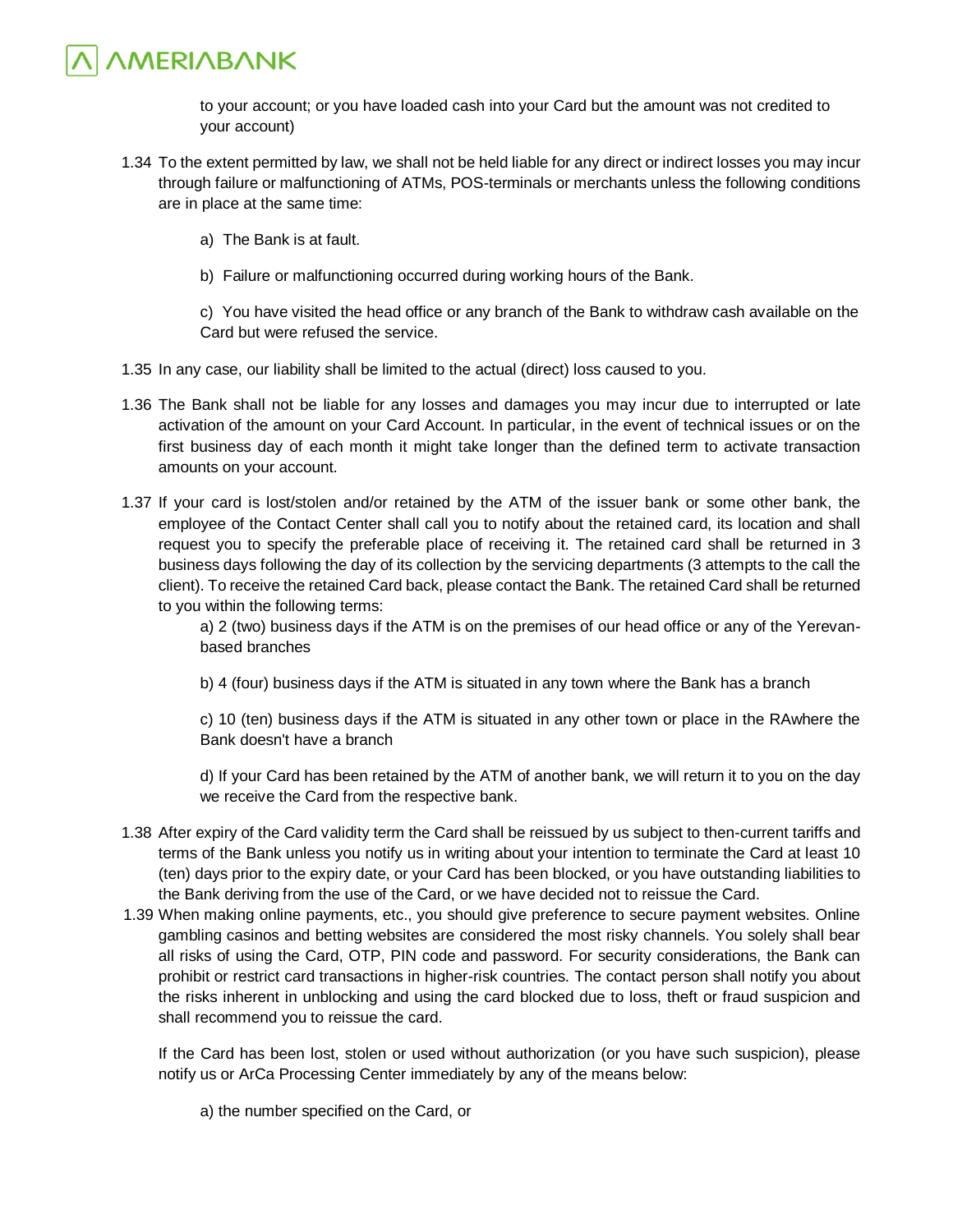- b) (+374 10) 56 11 11, the Bank's 24/7 helpline, or
- c) (+374 10) 59 22 22 (ArCa Processing Center), or
- d) emailing us to [cardsupport@ameriabank.am](mailto:) , or
- e) online banking system of the Bank during our open hours, or
- f) visit to our head office or any branch during our operational hours
- 1.40 Upon receiving from you the validated card application the contact person shall provide Payment Card Terms and Conditions to you. If you prefer to receive them online, including via distance communication channels enabling client identification, they will be sent to you via such channels or to your email address registered at the Bank.
- 1.41 In case of the Card closure, you must return the Card and the Card Package, if any, to us.
- 1.42 If we close the Card at our initiative, we may request you to pay all outstanding liabilities you have to the Bank.
- 1.43 You have the right to cancel the Card and close the Card Account at your sole discretion, giving us prior written notice and paying all Card-related liabilities to the Bank in full.
- 1.44 The Additional Card may be closed both by the Primary Cardholder and the Additional Cardholder.
- 1.45 In case of termination of the Card and/or Card Package before the expiry date the charged service fee will not be refundable.
- 1.46 Card closure shall not terminate your outstanding liabilities to the Bank, including interest and penalties accrued.
- 1.47 In case of Card closure, you will also be required to pay all the amounts due under the transactions made before the closure date but reported to us after Card closure.
- 1.48 After 3 (three) business days upon Card closure and processing all Card-related transactions to your Card Account we will transfer the remaining balance on your Card Account to your other accounts with the Bank in the following order, depending on the availability of accounts:
	- a) current account in the same currency
	- b) other Card Account in the same currency
	- c) current account in Armenian drams
	- d) other Card Account in Armenian drams
	- e) other current account in foreign currency
	- f) other card account in foreign currency

If you don't have other accounts with us, further service of your Card Account shall be subject to the current account service terms and the Card Account will be closed only after the balance is zeroed out.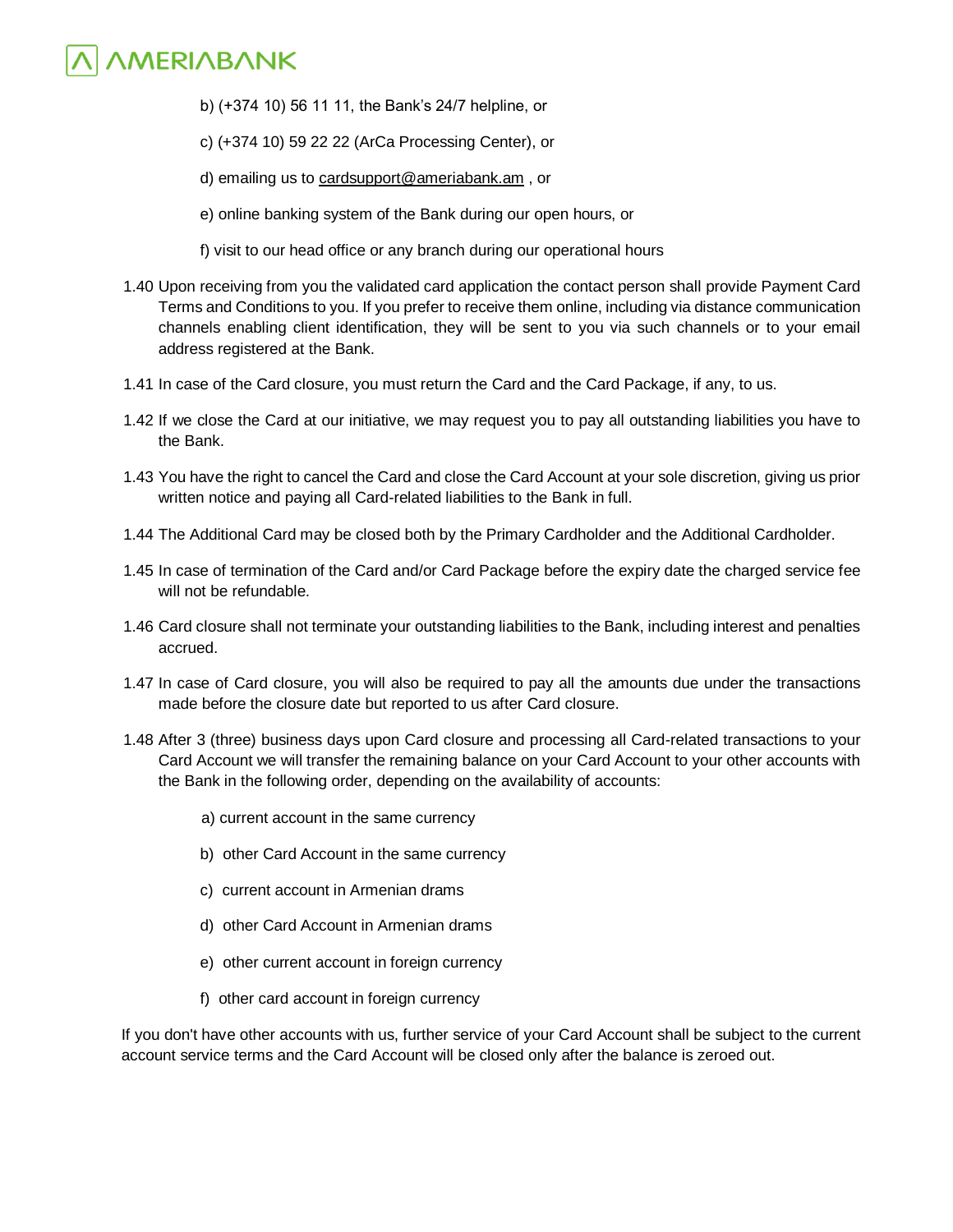1.49 If there are no outstanding liabilities to the Bank and/or the Republic of Armenia your payment card will be closed within maximum the next business day after receiving card closure application. The Client may transfer the amounts available on the card at the time of card closure (if any) to other bank account or withdraw them within maximum 7 days.

Once the application is received and processed by the Bank, servicing of the payment card, including charging of service and other pending fees shall be suspended but card closure shall not release you from the obligation to fulfill the liabilities assumed before card closure.

1.50 Card Validity Term and Card Account Currency

| MasterCard Business/ Visa Business (AMD, USD, EUR) | ArCa Customs Card         |
|----------------------------------------------------|---------------------------|
| 4 years<br>.<br>$\cdot$ $ \cdot$ $\sim$            | 2 years<br>. .<br>--<br>. |

1.51 Opening an account in AMD is mandatory for banking. This card comes to assist importers and customs clearance brokers by facilitating their customs and tax payments at customs offices with no concerns as to shortage of cash. Purpose of card: travel and entertainment expenses and other payments of legal entities

1.52

Provision of statements, information and copies of documents Provision of up to 1 year-old account statements, copies of account statements or other documents kept in electronic form Free Provision of more than 1 year-old account statements or copies of account statements or provision of other documents kept in electronic form AMD 5,000, VAT included per annual statement per account

1.53 PROVISION OF INFORMATION

- Via the client's Internet-Bank Page
- In person, at the Bank's premises
- By email (to the specified email address)
- Via delivery (to the specified address)

List of Documents and Information Required for Opening Bank Account, Making a Deposit, Receiving a Card or Renting a Safe Deposit Box in Ameriabank CJSC (hereinafter the "Bank") is available at the following link:

#### [Account\\_opening\\_required\\_documents](https://ameriabank.am/userfiles/file/Account_openning_required_documents_2.pdf)

You will be sent an 8-digit password via the Bank's distance communication channels (Internet-Bank/Mobile Banking as well as when signing the card application-agreement - via phone banking service which is considered a distance servicing channel by phone) to the main phone number registered at the Bank and which can be used for